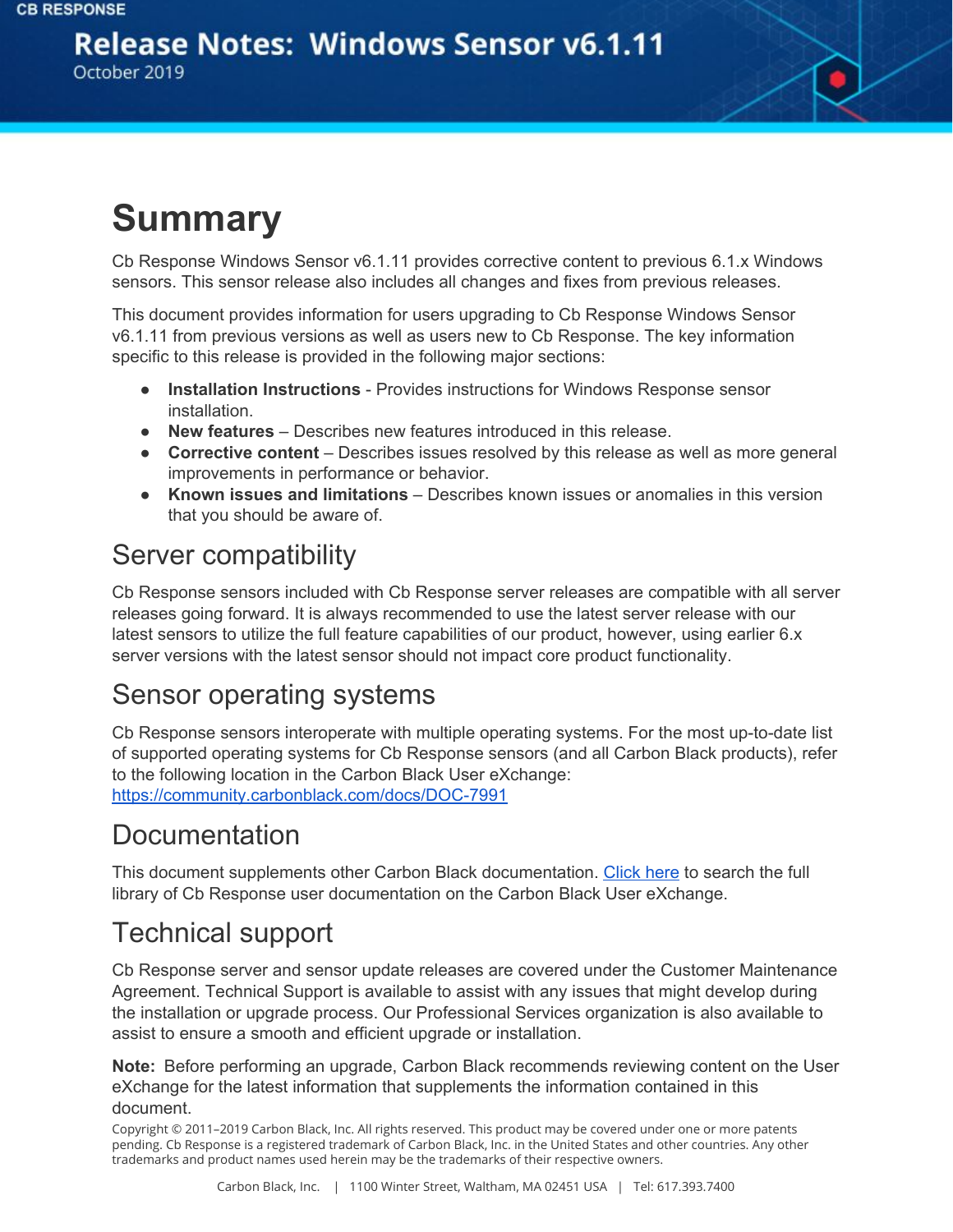### **Carbon Black.**

## **Installation Instructions**

To install the sensors on to your server, run through the following instructions:

- 1. Ensure your CB Response YUM repo is set appropriately:
	- a. The CB Response repository file to modify is */etc/yum.repos.d/CarbonBlack.repo*
	- b. Baseurl  $=$ [https://yum.distro.carbonblack.io/enterprise/stable/\\$releasever/\\$basearch/](https://yum.distro.carbonblack.io/enterprise/stable/$releasever/$basearch/)
- 2. On the CB Response server, clear the YUM cache by running the following command:
	- *a. yum clean all*
- 3. After the YUM cache has been cleared, download the sensor install package by running the following command:
	- a. Run *yum install --downloadonly --downloaddir=<package local download directory> <package>*
		- i. **Note:** The *<package local download directory>* is a directory of your choice
		- *ii.* **Note:** *<package>* is replaced by *cb-sensor-6.1.11.90828-win*
- 4. Install the new sensor package on the CB Response server by running the command:
	- *a. rpm -i --force <package>*
- 5. Make the new installation package available in the server console UI by running the command:
	- a. */usr/share/cb/cbcheck sensor-builds --update*
		- *i.* **Note:** If your groups have *Automatic Update* enabled, the sensors in that group will start to automatically update.

Your new sensor versions should now be available via the console. For any issues, please contact Carbon Black Technical Support.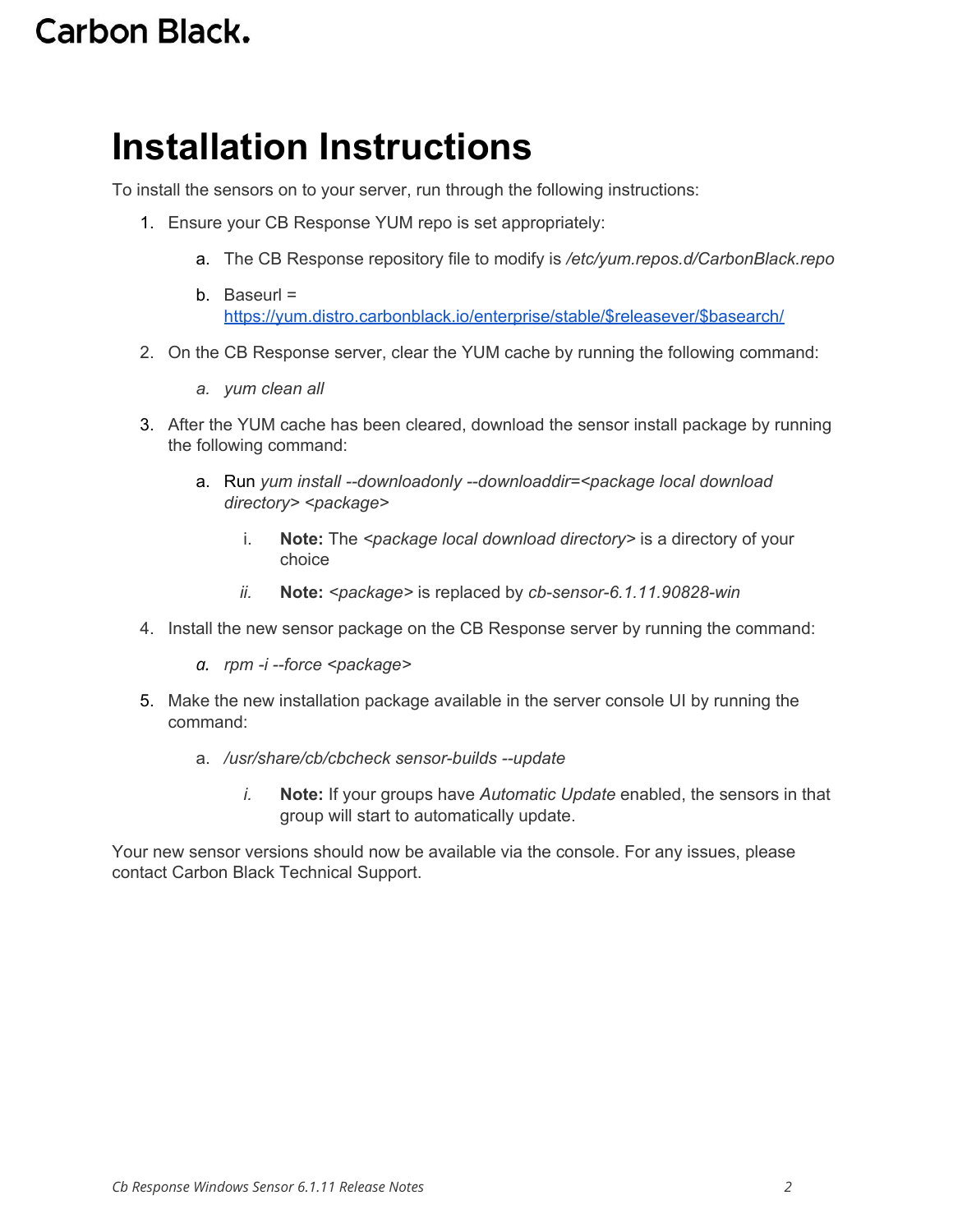### **Carbon Black.**

## **Corrective Content**

This release provides the following corrective content changes:

- Fixed an issue with Isolation during periods of idle time. [CB-27559]
- Improved capturing and reporting of file deletes. [CB-27560]
- Fixed an issue with sensor retrying communications with HTTP proxies. [CB-24889]

## **Known Issues and Limitations**

Known issues associated with this version of the sensor are included below:

● **Disabling DNS Name Resolution For NetConn Events:** Customers have observed that the Windows sensor can report high CPU utilization by the Carbon Black service ('cb.exe') on machines with a continually large number of network connections (e.g. DHCP/DNS servers, Domain Controllers, etc.). To help alleviate the high CPU utilization, without having to disable collection of network connection events, the windows sensor can be configured to disable DNS name resolution in data collection for network connection events by configuring the windows registry key:

[HKEY\_LOCAL\_MACHINE\SOFTWARE\CarbonBlack\config]

"DisableNetConnNameResolution"=dword:00000001

- **Cb Entries Remaining in Add/Remove Programs:** Customers uninstalling their Cb Response Windows sensor through uninst.exe will notice remaining Cb entries in the Add/Remove Programs window.xcxz
- **Cb Branding Is Different Between MSI and EXE Installers:** Customers using the Add/Remove Program window to manage their Cb Response installation should be aware that the Cb branding between the MSI and EXE installers is different.
- **Disproportionate Cb Logo on Install Wizard:** Customers running the .exe installer may notice a disproportionate Carbon Black logo appearing on the Install Wizard
- **Install/Uninstall & Upgrade/Downgrade of Sensor on WinXP & WinServer2003 Requires Reboot:** Customers running the Windows sensor on a Windows XP or Windows Server 2003 machine should note that a reboot of the machine will be required for all install/uninstall and upgrade/downgrade methods in order to successfully load and unload Cb drivers.
- **Cb Protection Upgrade Needed:** Customers who are running Cb Protection to tamper protect the Cb Response Sensor and do not opt-in to CDC will need to update their tamper rule settings for Cb Protection to the latest "Cb Response Tamper Protection" Rapid Config (if running CbP 8.0) or Updater (if running CbP 7.x) in order to successfully upgrade/downgrade their Cb Response sensor. Please contact technical support to obtain the latest Rapid Config or Updater for CbP.